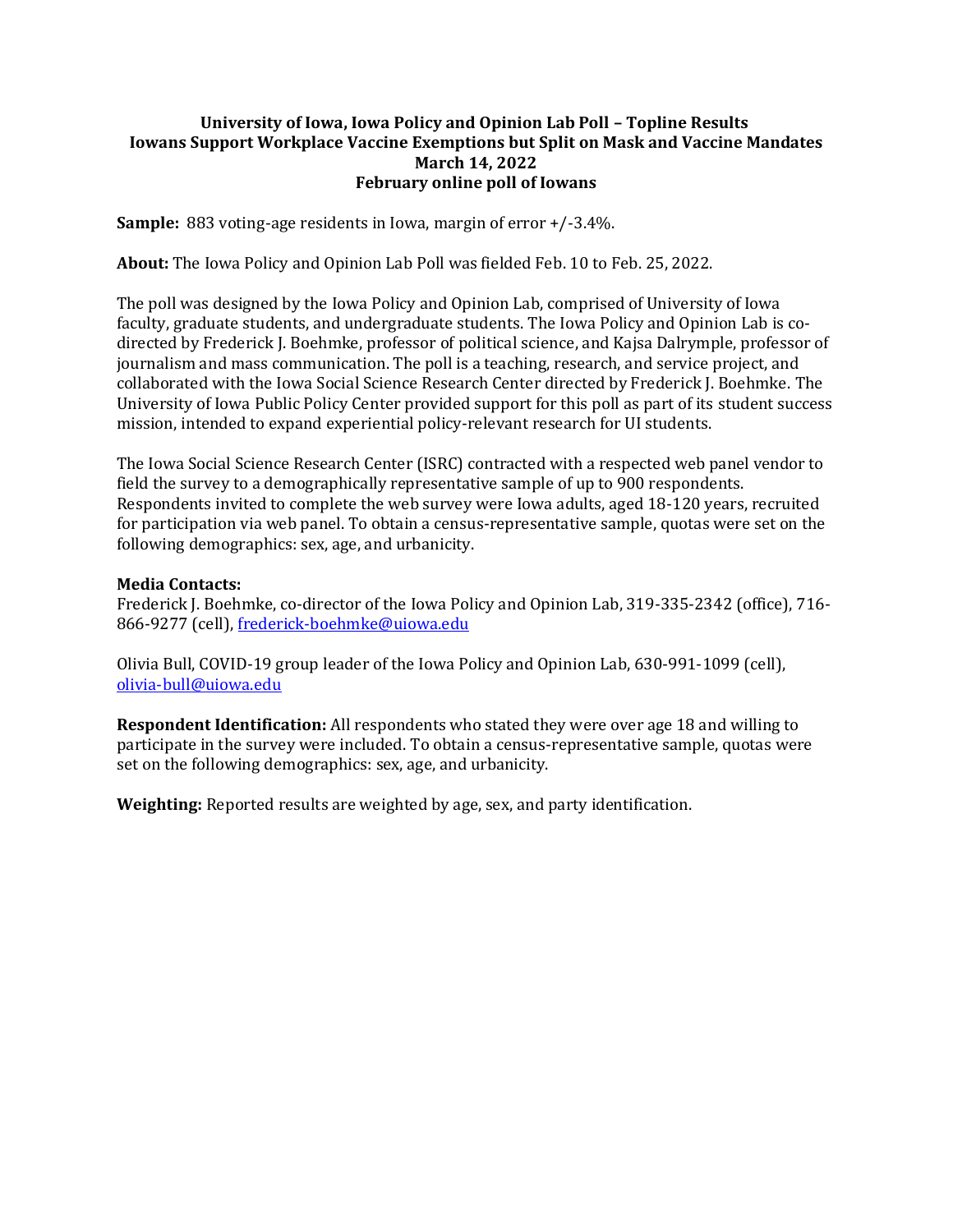*Banning businesses in Iowa from requiring their employees to be vaccinated*

|                         | %     |
|-------------------------|-------|
| <b>Strongly Support</b> | 24.7  |
| Support                 | 15.2  |
| Neutral                 | 15.5  |
| Oppose                  | 17.8  |
| <b>Strongly Oppose</b>  | 23.4  |
| Don't Know/Declined     | 3.4   |
| Total                   | 100.0 |

*Banning businesses in Iowa from requiring their employees to be vaccinated, by sex*

|                         | Male  | Female | Total |
|-------------------------|-------|--------|-------|
|                         | $\%$  | $\%$   | $\%$  |
| <b>Strongly Support</b> | 27.6  | 21.9   | 24.7  |
| Support                 | 15.5  | 15.0   | 15.2  |
| Neutral                 | 16.3  | 14.6   | 15.5  |
| Oppose                  | 16.6  | 19.0   | 17.8  |
| <b>Strongly Oppose</b>  | 22.2  | 24.5   | 23.4  |
| Don't Know/Declined     | 1.8   | 5.0    | 3.4   |
| Total                   | 100.0 | 100.0  | 100.0 |

*Banning businesses in Iowa from requiring their employees to be vaccinated, by community*

|                         | Urban | Suburban | Rural | Total |
|-------------------------|-------|----------|-------|-------|
|                         | $\%$  | $\%$     | $\%$  | $\%$  |
| <b>Strongly Support</b> | 17.0  | 24.9     | 30.4  | 24.9  |
| Support                 | 17.1  | 16.5     | 12.3  | 15.1  |
| Neutral                 | 21.2  | 12.1     | 14.1  | 15.4  |
| Oppose                  | 16.6  | 21.2     | 16.2  | 18.0  |
| <b>Strongly Oppose</b>  | 23.7  | 22.5     | 23.8  | 23.3  |
| Don't Know/Declined     | 4.4   | 2.8      | 3.2   | 3.4   |
| Total                   | 100.0 | 100.0    | 100.0 | 100.0 |

*Banning businesses in Iowa from requiring their employees to be vaccinated, by party identification*

|                         | Democrat | Republican | Independent | Total |
|-------------------------|----------|------------|-------------|-------|
|                         | $\%$     | $\%$       | $\%$        | %     |
| <b>Strongly Support</b> | 7.7      | 42.6       | 25.7        | 25.3  |
| Support                 | 10.7     | 18.6       | 16.1        | 15.2  |
| Neutral                 | 16.9     | 14.4       | 13.6        | 14.9  |
| Oppose                  | 20.9     | 12.1       | 19.8        | 17.7  |
| <b>Strongly Oppose</b>  | 39.7     | 10.0       | 21.1        | 23.6  |
| Don't Know/Declined     | 4.1      | 2.3        | 3.7         | 3.4   |
| Total                   | 100.0    | 100.0      | 100.0       | 100.0 |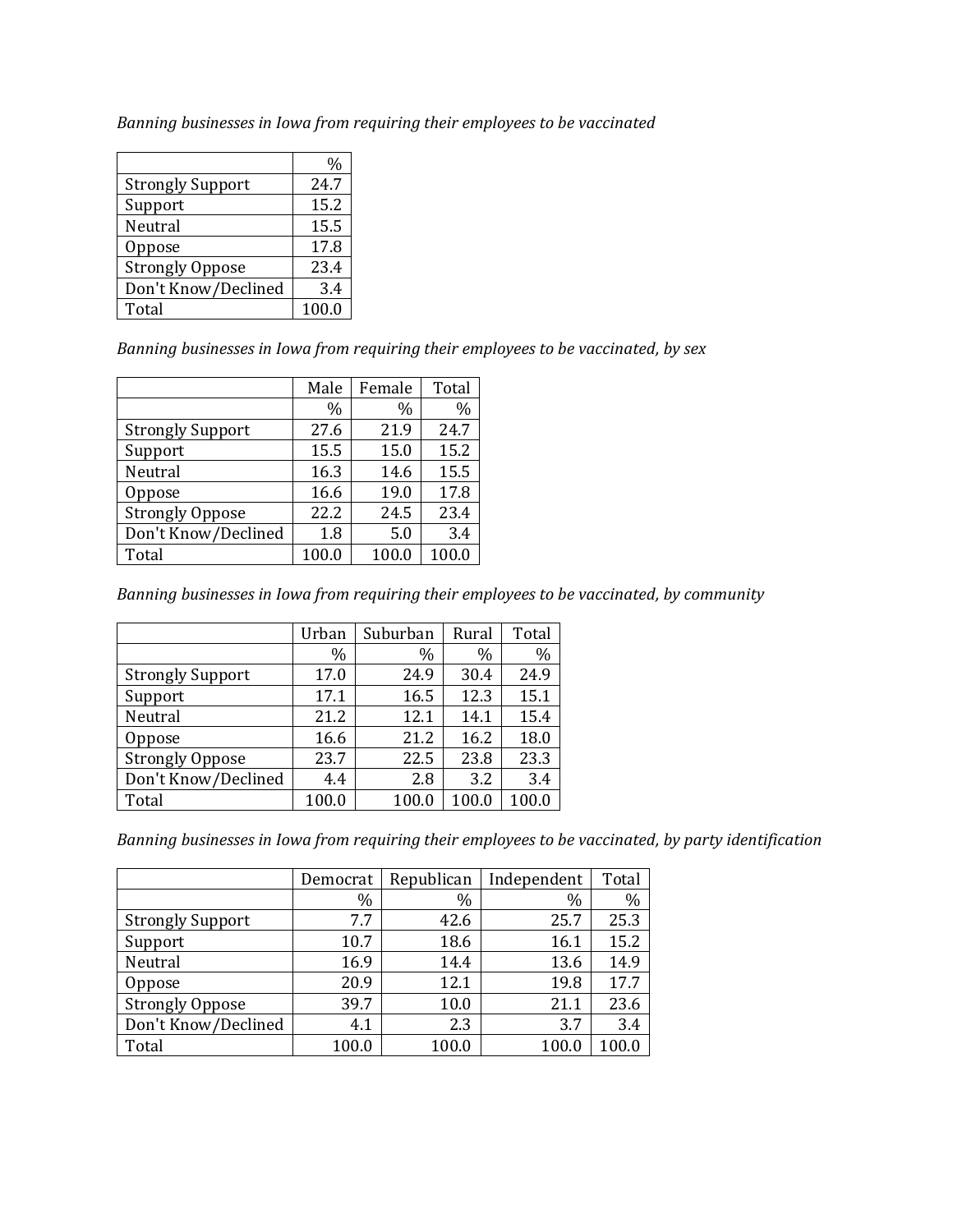|                         | 18-34 | 35-54 | 55-69 | 70 and older | Total |
|-------------------------|-------|-------|-------|--------------|-------|
|                         | $\%$  | %     | $\%$  | $\%$         | $\%$  |
| <b>Strongly Support</b> | 25.7  | 29.7  | 22.5  | 14.5         | 24.7  |
| Support                 | 9.6   | 17.6  | 14.0  | 24.6         | 15.2  |
| Neutral                 | 22.1  | 11.8  | 11.9  | 16.3         | 15.5  |
| Oppose                  | 17.9  | 15.1  | 22.2  | 16.0         | 17.8  |
| <b>Strongly Oppose</b>  | 20.9  | 22.3  | 25.4  | 27.6         | 23.4  |
| Don't Know/Declined     | 3.8   | 3.5   | 4.1   | 1.0          | 3.4   |
| Total                   | 100.0 | 100.0 | 100.0 | 100.0        | 100.0 |

*Banning businesses in Iowa from requiring their employees to be vaccinated, by age*

*Banning businesses in Iowa from requiring patrons to wear face coverings*

|                         | $\%$  |
|-------------------------|-------|
| <b>Strongly Support</b> | 20.6  |
| Support                 | 12.9  |
| Neutral                 | 20.5  |
| Oppose                  | 18.6  |
| <b>Strongly Oppose</b>  | 25.3  |
| Don't Know/Declined     | 2.0   |
| Total                   | 100.0 |

*Banning businesses in Iowa from requiring patrons to wear face coverings, by sex*

|                         | Male  | Female | Total |
|-------------------------|-------|--------|-------|
|                         | $\%$  | $\%$   | $\%$  |
| <b>Strongly Support</b> | 25.5  | 15.8   | 20.6  |
| Support                 | 13.0  | 12.9   | 12.9  |
| Neutral                 | 22.3  | 18.8   | 20.5  |
| Oppose                  | 15.3  | 21.8   | 18.6  |
| <b>Strongly Oppose</b>  | 22.3  | 28.3   | 25.3  |
| Don't Know/Declined     | 1.7   | 2.4    | 2.0   |
| Total                   | 100.0 | 100.0  | 100.0 |

*Banning businesses in Iowa from requiring patrons to wear face coverings, by community*

|                         | Urban | Suburban | Rural | Total |
|-------------------------|-------|----------|-------|-------|
|                         | $\%$  | $\%$     | $\%$  | $\%$  |
| <b>Strongly Support</b> | 16.5  | 22.4     | 22.5  | 20.8  |
| Support                 | 15.3  | 11.9     | 11.7  | 12.7  |
| Neutral                 | 19.1  | 18.7     | 22.5  | 20.3  |
| Oppose                  | 21.5  | 17.7     | 17.2  | 18.6  |
| <b>Strongly Oppose</b>  | 25.5  | 27.4     | 23.9  | 25.5  |
| Don't Know/Declined     | 2.1   | 1.8      | 2.2   | 2.0   |
| Total                   | 100.0 | 100.0    | 100.0 |       |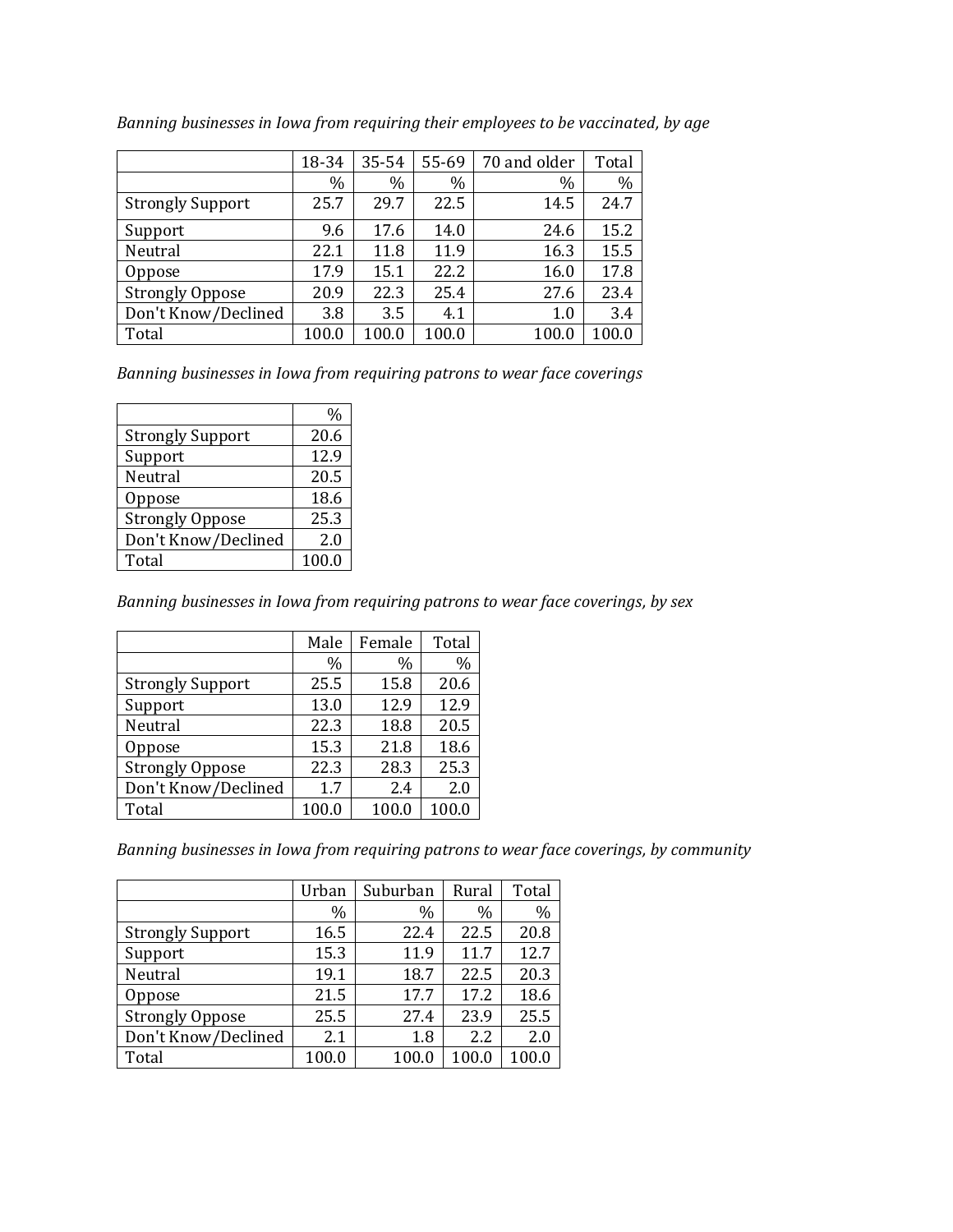|                         | Democrat | Republican | Independent | Total   |
|-------------------------|----------|------------|-------------|---------|
|                         | $\%$     | $\%$       | $\%$        | $\%$    |
| <b>Strongly Support</b> | 8.6      | 34.5       | 22.0        | 21.6    |
| Support                 | 10.3     | 18.3       | 10.4        | 12.9    |
| Neutral                 | 15.1     | 20.7       | 22.9        | 19.7    |
| <b>Oppose</b>           | 20.2     | 12.6       | 22.5        | 18.6    |
| <b>Strongly Oppose</b>  | 43.8     | 12.8       | 19.8        | 25.3    |
| Don't Know/Declined     | 2.1      | 1.1        | 2.3         | $1.8\,$ |
| Total                   | 100.0    | 100.0      | 100.0       | 100.0   |

*Banning businesses in Iowa from requiring patrons to wear face coverings, by party identification*

*Banning businesses in Iowa from requiring patrons to wear face coverings, by age*

|                         | 18-34 | 35-54 | 55-69         | 70 and older | Total |
|-------------------------|-------|-------|---------------|--------------|-------|
|                         | $\%$  | $\%$  | $\frac{0}{0}$ | $\%$         | $\%$  |
| <b>Strongly Support</b> | 19.2  | 24.5  | 20.9          | 13.7         | 20.6  |
| Support                 | 11.6  | 13.9  | 11.8          | 15.8         | 12.9  |
| Neutral                 | 25.3  | 19.0  | 17.5          | 19.1         | 20.5  |
| Oppose                  | 17.9  | 16.7  | 20.4          | 21.0         | 18.6  |
| <b>Strongly Oppose</b>  | 22.8  | 24.5  | 26.9          | 30.3         | 25.3  |
| Don't Know/Declined     | 3.1   | 1.5   | 2.4           | 0.0          | 2.0   |
| Total                   | 100.0 | 100.0 | 100.0         | 100.0        | 100.0 |

*Allowing employees to receive exemptions to workplace COVID-19 vaccine requirements for medical and religious reasons*

|                         | ℆     |
|-------------------------|-------|
| <b>Strongly Support</b> | 28.8  |
| Support                 | 23.4  |
| Neutral                 | 19.2  |
| Oppose                  | 13.3  |
| <b>Strongly Oppose</b>  | 12.6  |
| Don't Know/Declined     | 2.8   |
| Total                   | 100.0 |

*Allowing employees to receive exemptions to workplace COVID-19 vaccine requirements for medical and religious reasons, by sex*

|                         | Male  | Female | Total |
|-------------------------|-------|--------|-------|
|                         | $\%$  | $\%$   | $\%$  |
| <b>Strongly Support</b> | 32.9  | 24.8   | 28.8  |
| Support                 | 22.3  | 24.4   | 23.4  |
| Neutral                 | 19.6  | 18.8   | 19.2  |
| Oppose                  | 11.9  | 14.5   | 13.3  |
| <b>Strongly Oppose</b>  | 12.5  | 12.7   | 12.6  |
| Don't Know/Declined     | 0.8   | 4.8    | 2.8   |
| Total                   | 100.0 | 100.0  | 100.0 |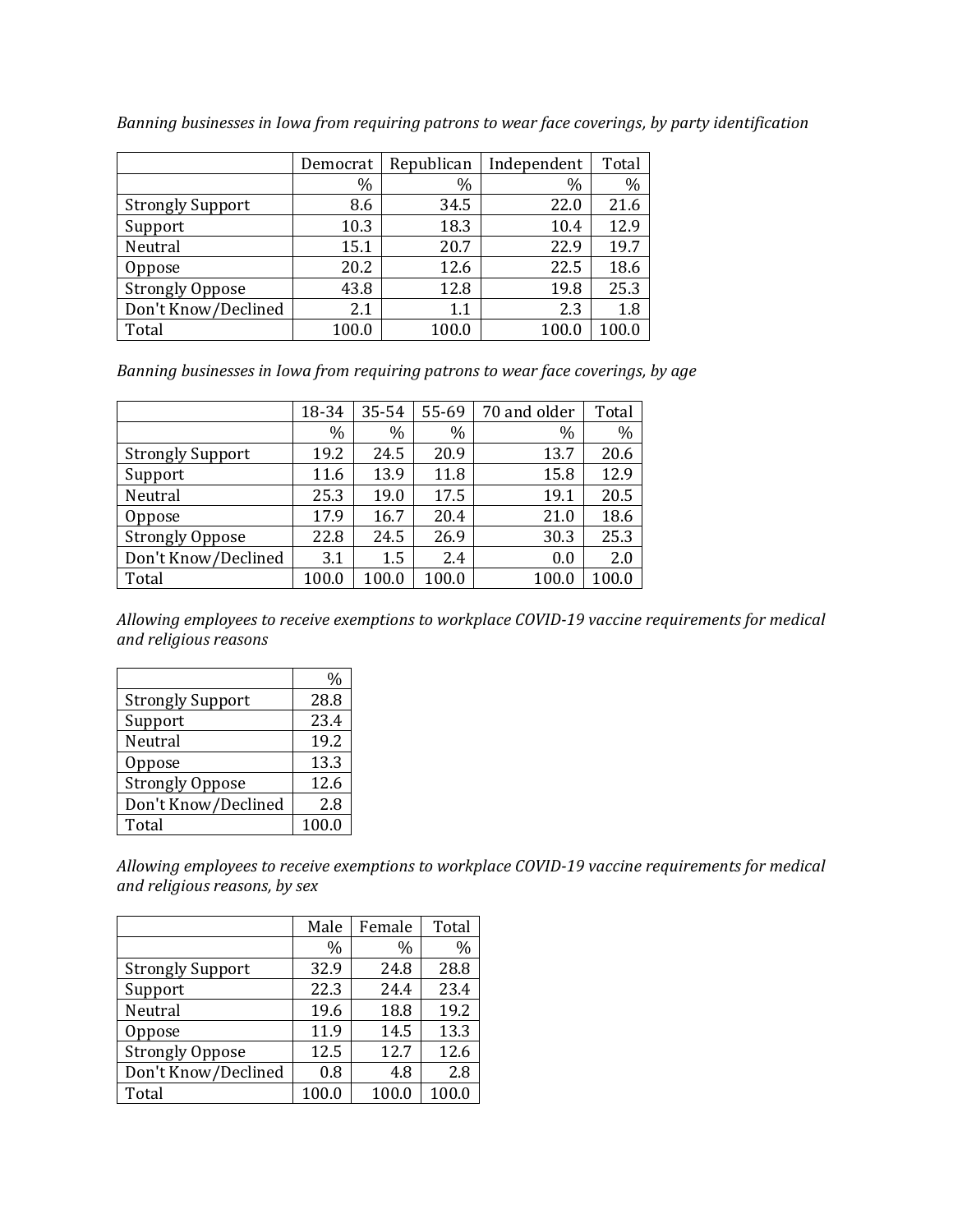*Allowing employees to receive exemptions to workplace COVID-19 vaccine requirements for medical and religious reasons, by community*

|                         | Urban | Suburban | Rural         | Total |
|-------------------------|-------|----------|---------------|-------|
|                         | $\%$  | $\%$     | $\frac{0}{0}$ | $\%$  |
| <b>Strongly Support</b> | 25.3  | 30.0     | 31.0          | 29.1  |
| Support                 | 26.7  | 22.4     | 22.3          | 23.5  |
| Neutral                 | 16.4  | 18.8     | 20.1          | 18.7  |
| Oppose                  | 12.7  | 13.3     | 13.6          | 13.2  |
| <b>Strongly Oppose</b>  | 14.3  | 13.4     | 10.9          | 12.7  |
| Don't Know/Declined     | 4.6   | 2.1      | 2.1           | 2.8   |
| Total                   | 100.0 | 100.0    | 100.0         |       |

*Allowing employees to receive exemptions to workplace COVID-19 vaccine requirements for medical and religious reasons, by party identification*

|                         | Democrat | Republican | Independent | Total |
|-------------------------|----------|------------|-------------|-------|
|                         | $\%$     | $\%$       | $\%$        | $\%$  |
| <b>Strongly Support</b> | 11.6     | 44.9       | 30.2        | 28.9  |
| Support                 | 17.7     | 22.3       | 28.2        | 23.0  |
| Neutral                 | 23.3     | 16.7       | 17.7        | 19.2  |
| Oppose                  | 20.9     | 7.4        | 11.9        | 13.4  |
| <b>Strongly Oppose</b>  | 23.3     | 6.4        | 9.3         | 12.9  |
| Don't Know/Declined     | 3.2      | 2.3        | 2.6         | 2.7   |
| Total                   | 100.0    | 100.0      | 100.0       | 100.0 |

*Allowing employees to receive exemptions to workplace COVID-19 vaccine requirements for medical and religious reasons, by age*

|                         | 18-34 | 35-54 | 55-69 | 70 and older | Total |
|-------------------------|-------|-------|-------|--------------|-------|
|                         | $\%$  | %     | $\%$  | $\%$         | $\%$  |
| <b>Strongly Support</b> | 28.8  | 32.5  | 27.4  | 22.1         | 28.8  |
| Support                 | 23.5  | 24.9  | 22.4  | 21.2         | 23.4  |
| Neutral                 | 19.7  | 17.7  | 18.9  | 22.1         | 19.2  |
| Oppose                  | 10.7  | 13.0  | 16.8  | 12.9         | 13.3  |
| <b>Strongly Oppose</b>  | 12.8  | 10.2  | 11.5  | 20.1         | 12.6  |
| Don't Know/Declined     | 4.4   | 1.7   | 3.1   | 1.6          | 2.8   |
| Total                   | 100.0 | 100.0 | 100.0 | 100.0        |       |

*What is your sex?*

|        | $\frac{0}{0}$ |
|--------|---------------|
| Male   | 49.2          |
| Female | 50.8          |
| Total  | 100.0         |